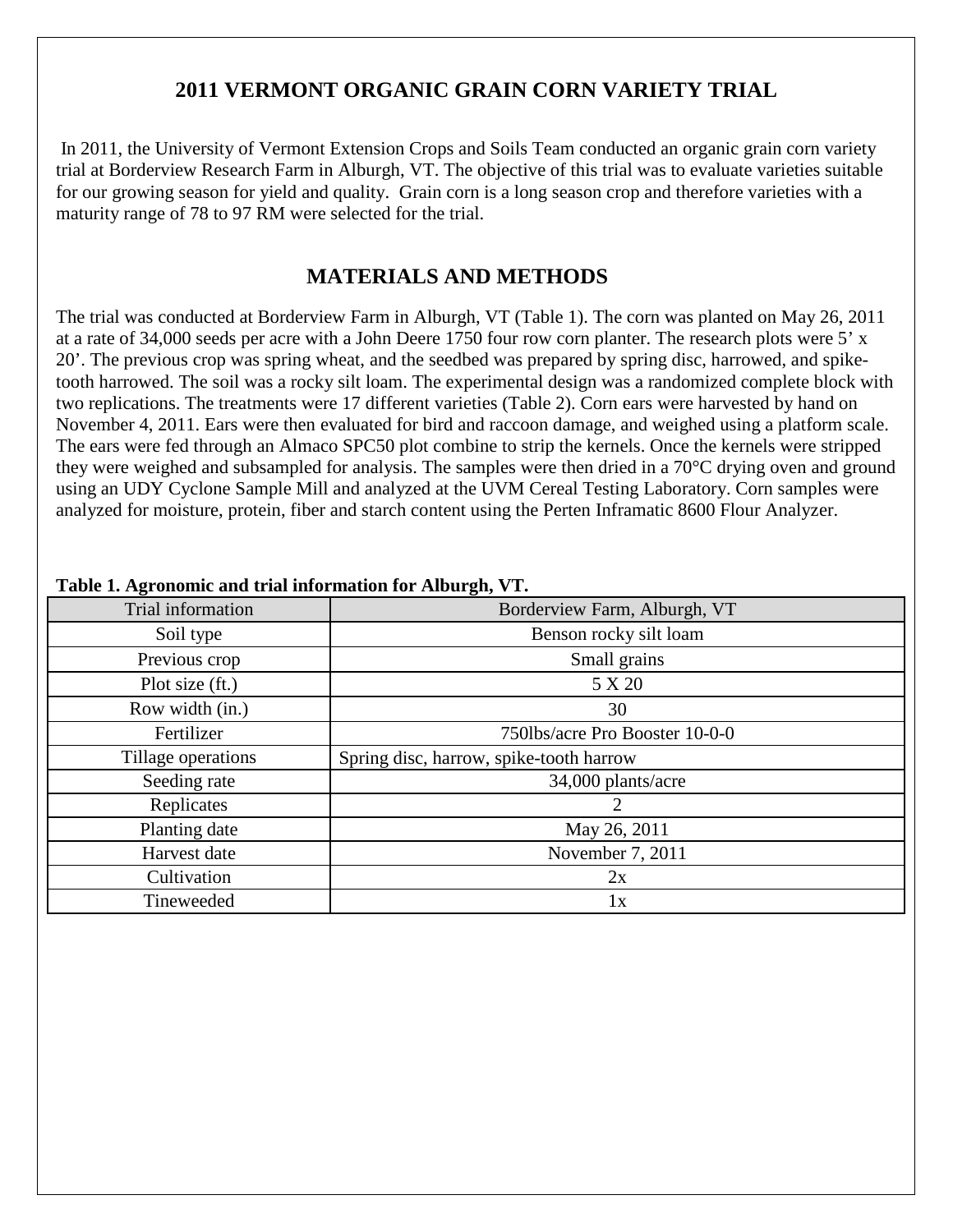| Company                           | Variety              | <b>Relative Maturity</b> | <b>Description</b>     |  |  |
|-----------------------------------|----------------------|--------------------------|------------------------|--|--|
| Albert Lea Co, Viking Corn, MN    | E95                  | 95                       | <b>Open Pollinated</b> |  |  |
| Albert Lea Co, Viking Corn, MN    | 23-86                | 86                       | Hybrid                 |  |  |
| Albert Lea Co, Viking Corn, MN    | 99-90                | 90                       | Hybrid                 |  |  |
| Albert Lea Co, Viking Corn, MN    | 80-92                | 92                       | Hybrid                 |  |  |
| American Organic Seed & Grain, IL | <b>B916</b>          | 87                       | Hybrid                 |  |  |
| American Organic Seed & Grain, IL | <b>VP3P26</b>        | 89                       | Hybrid                 |  |  |
| American Organic Seed & Grain, IL | C714                 | 97                       | Hybrid                 |  |  |
| Blue River Hybrids, IA            | 08N01                | 78                       | Hybrid                 |  |  |
| Blue River Hybrids, IA            | 19K19                | 83                       | Hybrid                 |  |  |
| Blue River Hybrids, IA            | 23L99                | 86                       | Hybrid                 |  |  |
| Blue River Hybrids, IA            | 26A17                | 88                       | Hybrid                 |  |  |
| <b>Butterworks Farm, VT</b>       | <b>Early Riser</b>   | 80                       | Open Pollinated        |  |  |
| De Dell Seeds Inc., Ontario       | DL1005               | 85                       | Hybrid                 |  |  |
| De Dell Seeds Inc., Ontario       | DL1197               | 87                       | Hybrid                 |  |  |
| Lakeview Organic Grain, NY        | <b>Wapsie Valley</b> | 88                       | Open Pollinated        |  |  |
| Lakeview Organic Grain, NY        | <b>VK13</b>          | 90<br>Open Pollinated    |                        |  |  |
| Lakeview Organic Grain, NY        | D <sub>2901</sub>    | 90                       | Hybrid                 |  |  |

#### **Table 2. Organic grain corn varieties in Alburgh, VT.**

Variations in yield and quality can occur because of variations in genetics, soil, weather, and other growing conditions. Statistical analysis makes it possible to determine whether a difference among varieties is real or whether it might have occurred due to other variations in the field. At the bottom of each table a LSD value is presented for each variable (i.e. yield). Least Significant differences (LSD's) at the 10% level of probability are shown. Where the difference between two varieties within a column is equal to or greater than the LSD value at the bottom of the column, you can be sure in 9 out of 10 chances that there is a real difference between the two

varieties. Varieties that were not significantly lower in performance than the highest hybrid in a particular column are indicated with an asterisk. In the example, C is significantly different from A but not from B. The difference between C and B is equal to 1.5 which is less than the LSD value of 2.0. This means that these varieties did not differ in yield. The difference between A and C is equal to 3.0 which is greater than the LSD value of 2.0. This means that the yields of these varieties were significantly different from one another. The asterisk indicates that B was not significantly lower than the top yielding variety.

| <b>Variety</b> | Yield  |
|----------------|--------|
| А              | 6.0    |
| B              | $7.5*$ |
|                | $9.0*$ |
| <b>LSD</b>     | 2.0    |

### **RESULTS**

The weather for the corn planting season was rainy, with 5.35 inches of precipitation above average resulting in saturated soil and cool temperatures. Corn was planted late and into marginal soil conditions. Overall this resulted in relatively poor stands. This also resulted in delayed cultivation and higher than normal weed pressure. Dry summer conditions resulted in a better than normal dry down of the corn crop. The precipitation was 13.63 inches above normal during corn season. Total GDDs accumulated were 2,459 (170.1 more GDDs than average).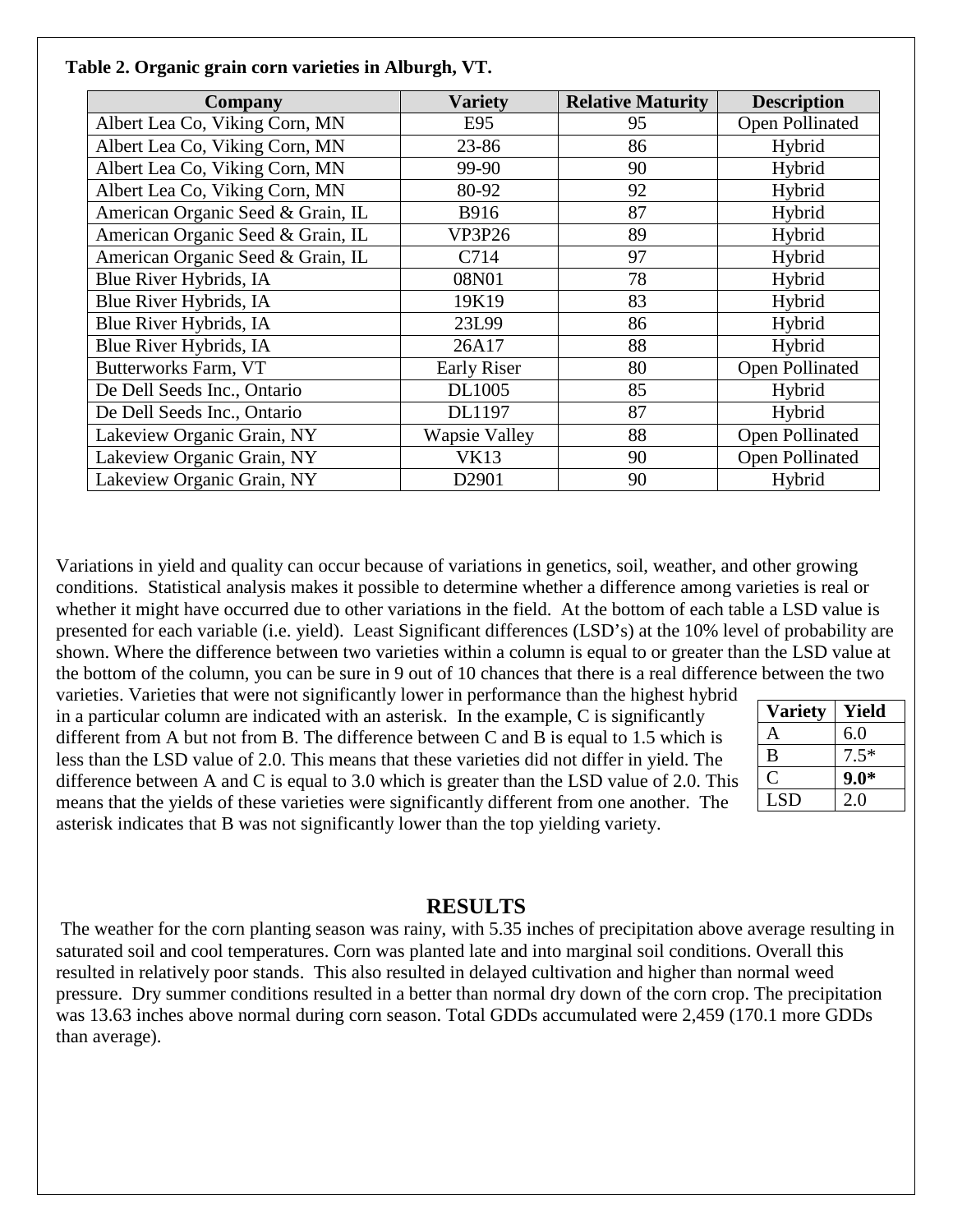| Table 3. Summarized temperatures, precipitation, and GDD information, Alburgh, VT, 2011. |         |         |         |         |           |         |  |
|------------------------------------------------------------------------------------------|---------|---------|---------|---------|-----------|---------|--|
|                                                                                          | May     | June    | July    | August  | September | October |  |
| Average Temperature (°F)                                                                 | 58.7    | 67.1    | 74.4    | 70.4    | 63.8      | 51.5    |  |
| Departure from Normal                                                                    | 2.1     | 1.3     | 3.3     | 1.6     | 5.8       | 4.5     |  |
|                                                                                          |         |         |         |         |           |         |  |
| Precipitation (inches)                                                                   | $8.67*$ | $3.52*$ | $3.68*$ | 10.23   | 5.56      | 2.68    |  |
| Departure from Normal                                                                    | 5.35    | 0.09    | $-0.29$ | 6.38    | 2.10      | 0.10    |  |
|                                                                                          |         |         |         |         |           |         |  |
| Growing Degree Days (base 50°F)                                                          | 259     | 513     | 732     | 563     | 392       | 330     |  |
| Departure from Normal                                                                    | $-0.9$  | 39.0    | 79.5    | $-27.0$ | 79.5      | 228     |  |

Average temperatures for August and September are taken from Burlington, VT

Based on National Weather Service data from cooperative observation station in South Hero, VT. Historical averages are for 30 years of data (1971-2000).

The populations for this organic corn study were not significantly different by variety, with an average population of 27,071 plants per acre (Table 4). There was a significant difference amongst varieties for lodging. Several high wind storms may have contributed to severe lodging in the test plots. Wapsie Valley had 53% of the plants lodged. There was also varying levels of damage from raccoons and birds in the plots. On average 24% of the ears in the experiment were damaged from pests. The average moisture at the time of harvest was 19.8%. The varieties with low moistures may indicate that they will dry down better within a shorter grower season. Overall test weight was just below the industry standard of 56 bushels per lb. The Blue River Hybrid variety 26A17 had the highest yield of 6.2 tons per acre, statistically the same as DL1197 and C714 (Table 4). The average yield for the trial was 3.5 tons per acre or 125 bushels per acre. The average crude protein is 7.4 percent. The highest crude protein was Early Riser. There was significant difference in the crude protein among the varieties. Interestingly most of the open pollinated varieties had the highest CP and fiber concentrations. Wapsie Valley, Early Riser, VK13, E95, DL1197, and 23L9 9 had the highest protein concentrations (Table 4).

| Variety            | Population | Lodging   | Damage    | Moisture | Test<br>Weight. | Yield<br>@13%Moisture | Yield<br>@13%Moisture |        | Forage quality<br>characteristics |           |
|--------------------|------------|-----------|-----------|----------|-----------------|-----------------------|-----------------------|--------|-----------------------------------|-----------|
|                    |            |           |           |          |                 |                       |                       | CP     | Fiber                             | Starch    |
|                    | plants per |           |           |          |                 |                       |                       |        |                                   |           |
|                    | acre.      | %         | %         | $\%$     | lbs/bu.         | tons/acre             | bu/acre               | $\%$   | $\%$                              | $\%$      |
| 08N01              | 32888      | 6.00      | 27        | 20.3     | 56.0            | 2.90                  | 105                   | 6.6    | 2.3                               | 70.0      |
| 19K19              | 32234      | 10.0      | 22        | 16.7     | 55.5            | 4.50                  | 159                   | 7.5    | 2.3                               | 69.2      |
| 23-86              | 25483      | 25.0      | 14        | 19.2     | 55.0            | 4.10                  | 146                   | 6.8    | 2.3                               | 72.5      |
| 23L99              | 26354      | 19.0      | 19        | 20.0     | 55.5            | 2.90                  | 105                   | $8.7*$ | 2.5                               | 66.9      |
| 26A17              | 34412      | 4.00      | 16        | 17.6     | 56.0            | $6.20*$               | $221*$                | 6.8    | 2.3                               | 70.0      |
| 80-92              | 28750      | 15.0      | 31        | 18.8     | 55.0            | 4.50                  | 160                   | 6.9    | 2.3                               | 70.7      |
| 99-90              | 26354      | 29.0      | 18        | 18.5     | 51.5            | 3.00                  | 108                   | 6.4    | 2.3                               | 70.7      |
| <b>B916</b>        | 23522      | 12.0      | 29        | 19.8     | 54.0            | 3.60                  | 130                   | 7.3    | 2.3                               | 70.1      |
| C714               | 26572      | 11.0      | 32        | $21.1*$  | 55.5            | 4.80*                 | 170*                  | 6.8    | 2.4                               | 70.5      |
| D2901              | 28967      | 16.0      | 27        | $21.4*$  | 54.5            | 3.40                  | 120                   | 7.6    | 2.5                               | 69.7      |
| DL1005             | 25483      | 10.0      | 14        | 19.0     | 54.5            | 2.50                  | 88.3                  | 7.1    | 2.3                               | 70.3      |
| DL1197             | 32017      | 13.0      | 23        | 16.8     | 56.0            | $5.10*$               | 181*                  | $7.9*$ | 2.4                               | 68.7      |
| E95                | 26354      | 7.00      | 36        | $23.6*$  | 55.0            | 3.20                  | 115                   | $8.9*$ | $2.5*$                            | 70.1      |
| <b>Early Riser</b> | 22216      | 28.0      | 34        | $22.4*$  | 55.0            | 1.70                  | 60.8                  | $8.9*$ | $2.6*$                            | 66.3      |
| <b>VK13</b>        | 15028      | 23.0      | 36        | 19.1     | 55.0            | 1.40                  | 49.0                  | $8.0*$ | 2.4                               | 68.7      |
| <b>VP3P26</b>      | 22869      | 7.00      | $\bf{0}$  | 22.8*    | 55.5            | 1.60                  | 56.4                  | 7.2    | $2.7*$                            | 69.0      |
| Wapsie             | 30710      | 53.0      | 24        | 19.6     | 55.0            | 4.20                  | 149                   | $8.6*$ | $2.6*$                            | 69.7      |
| Valley             |            |           |           |          |                 |                       |                       |        |                                   |           |
| LSD(0.10)          | <b>NS</b>  | <b>NS</b> | <b>NS</b> | 3.06     | <b>NS</b>       | 1.5                   | 54.0                  | 1.2    | 0.2                               | <b>NS</b> |
| Trial Mean         | 27071      | 17.0      | 24        | 19.8     | 55.0            | 3.5                   | 125                   | 7.4    | 2.4                               | 69.6      |

**Table 4. Yields and quality characteristics of organic grain corn, Alburgh, VT, 2011.** 

**\* Varieties with an asterisk indicate that it was not significantly different than the top performer. NS - None of the varieties were significantly different from one another.**